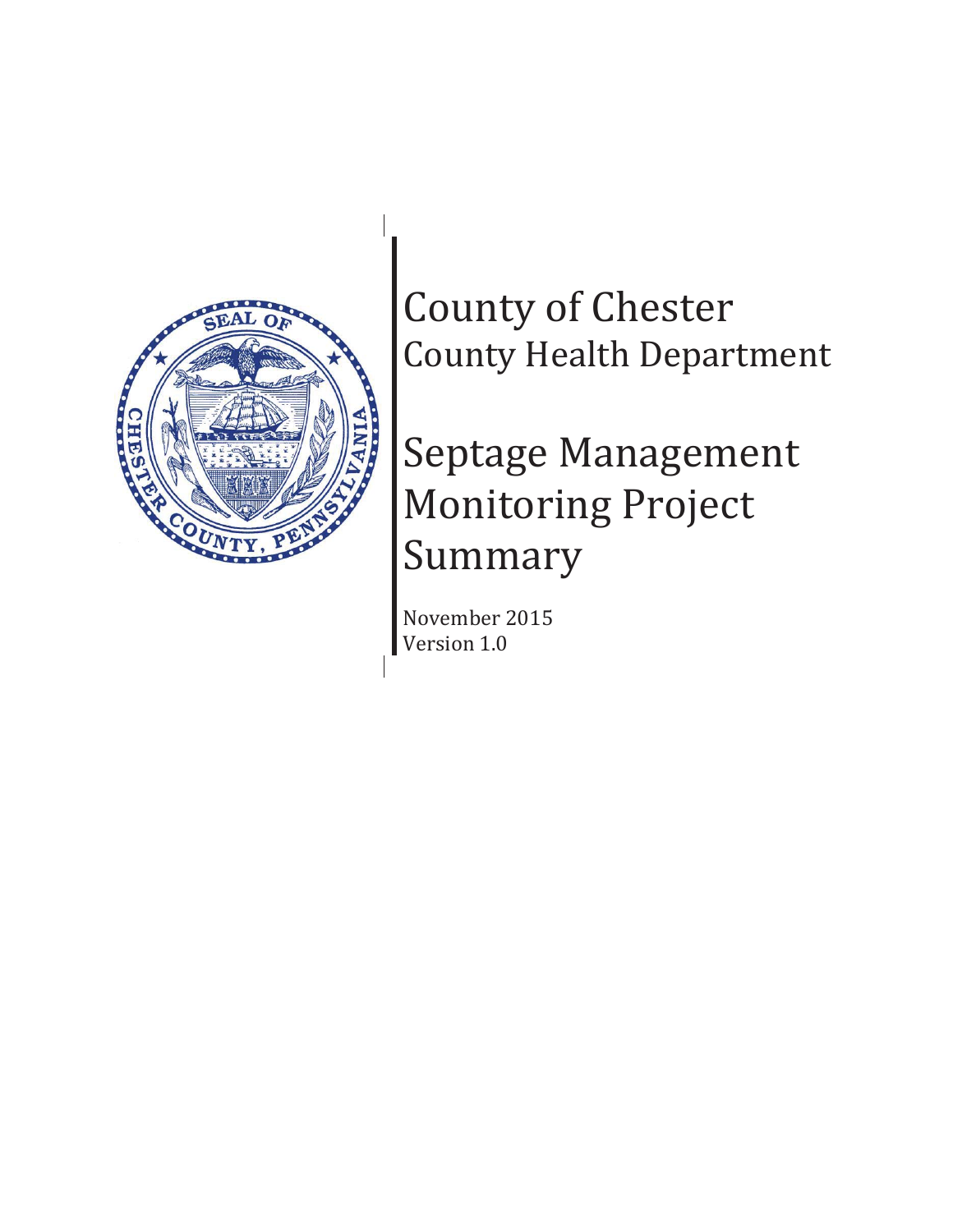

## **Table of Contents**

| 1.  |  |
|-----|--|
| 2.  |  |
| 3.  |  |
| 4.  |  |
| 5.  |  |
| 6.  |  |
| 7.  |  |
| 8.  |  |
| 9.  |  |
| 10. |  |
| 11. |  |
| 12. |  |
| 13. |  |
| 14. |  |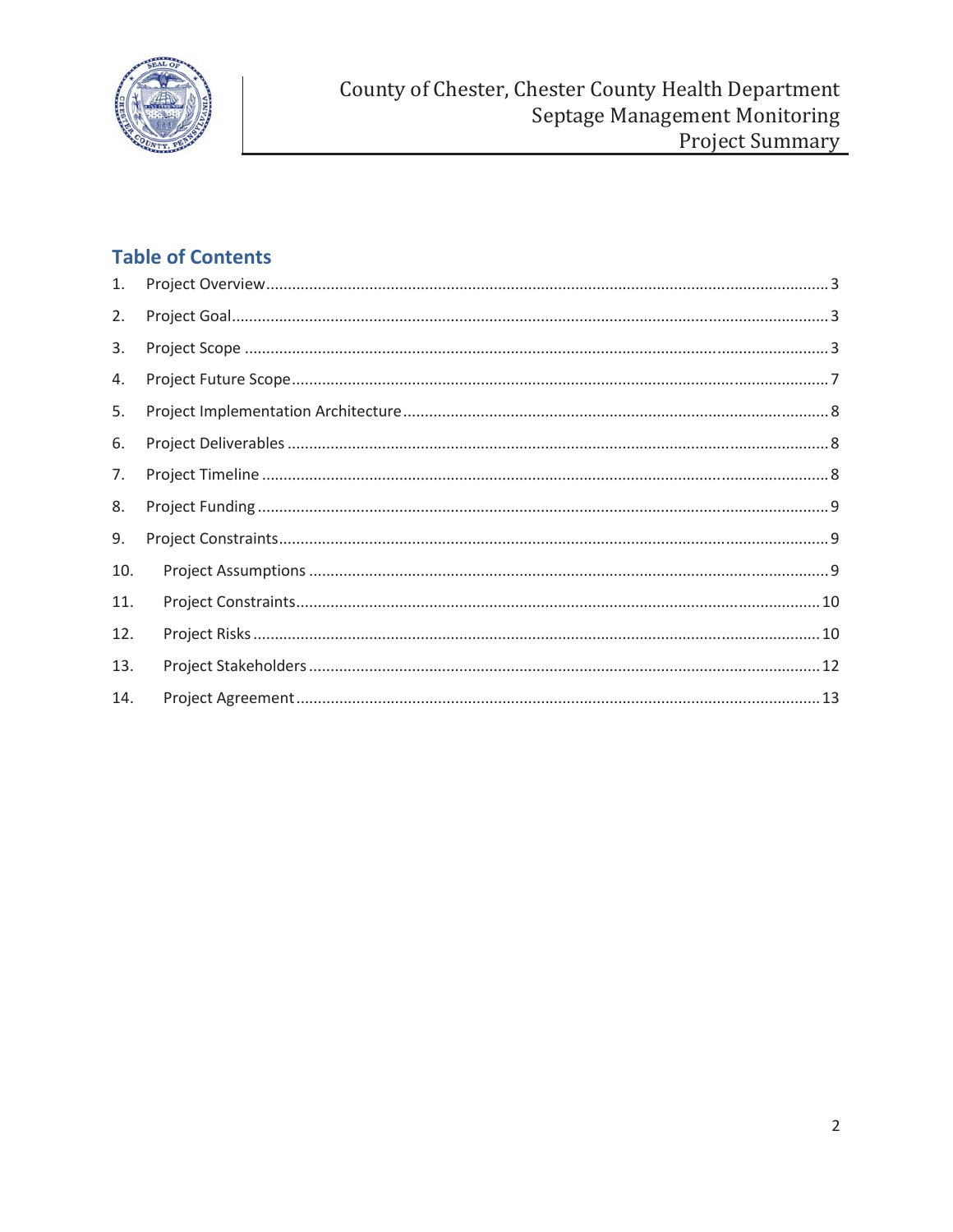

### **1. Project Background**

Legislative information.

#### **2. Project Overview**

Nearly 34% of Chester County's properties (~60,000) are served by on-lot septage systems that dispose of the wastewater flowing from toilets, sinks, and appliances located on the property. An on-lot wastewater system is a three-stage treatment system consisting of a treatment tank (most commonly a septic tank), a distribution system (the pipes), and a soil absorption area. Management of on-lot septage systems is a shared responsibility between the property owner, the Chester County Health Department (CCHD) and each municipality. Property owners are required to install/maintain a system that meets the County of Chester's Rules and Regulations. CCHD is responsible for licensing the on-lot systems for use and licensing liquid waste management companies to include inspections of their trucks. Municipalities are responsible for monitoring and enforcing measures that ensure a property owner maintains the on-lot system in proper working condition and pumps waste using a licensed liquid waste management companies at appropriate time intervals.

## **3. Project Goal**

The goal of the Septage Management Monitoring Project is to implement an online system that enables the Chester County Health Department and municipalities to track the frequency and volume of liquid waste being removed for every on-lot system located within Chester County. To accomplish this goal, Chester County Health Department will administer the system to ensure it meets the requirements of:

- liquid waste management companies record volume of waste pumped from on-lot septage systems
- municipalities view waste pump volume data and assess which properties have not pumped according to required time intervals, or which properties have been pumped more frequently than time intervals.

#### **4. Project Scope**

The following identifies the high level requirements that the project must meet in order for the project goal to be satisfied.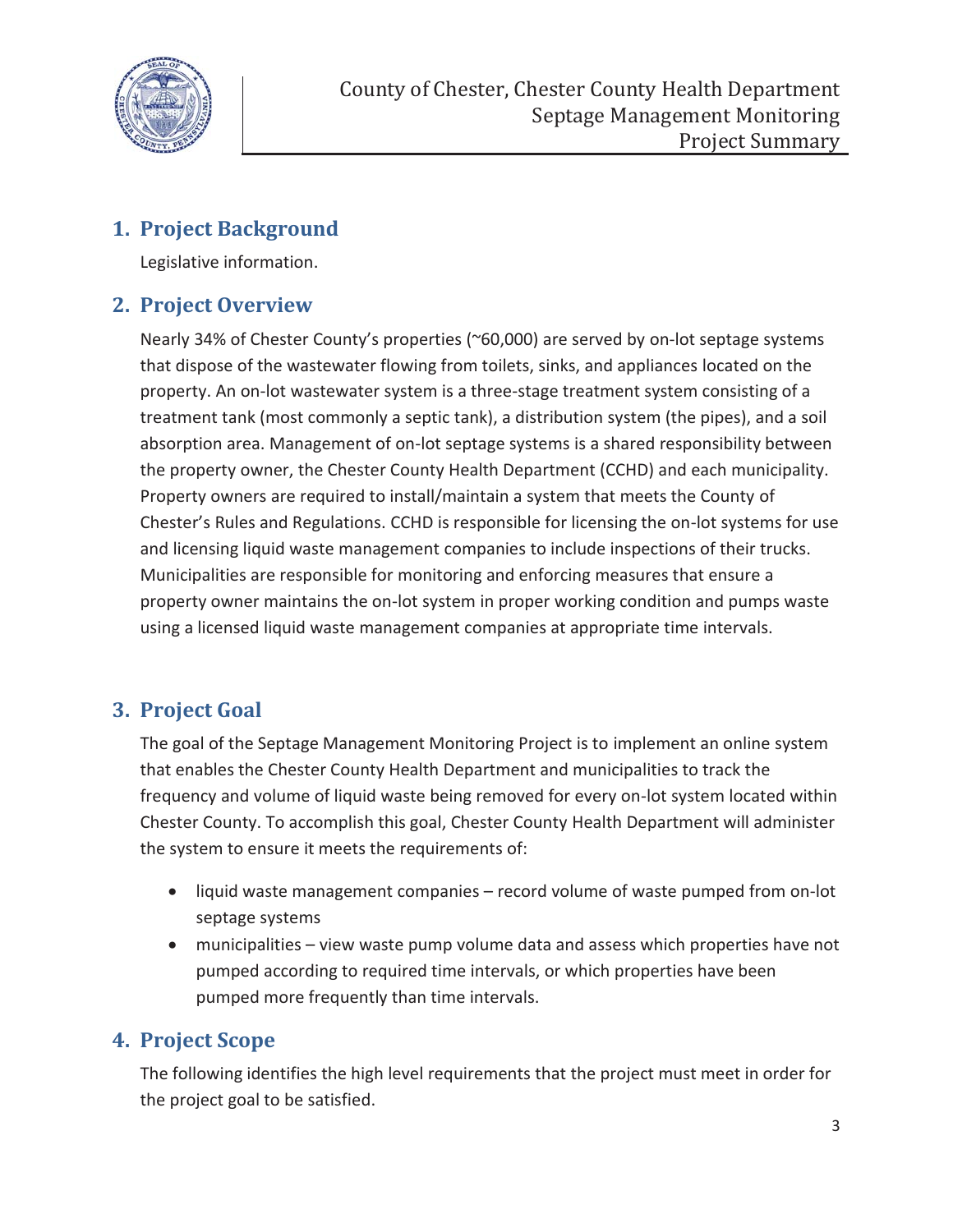

| #              | <b>Type</b>          | Requirement                                                         |  |
|----------------|----------------------|---------------------------------------------------------------------|--|
| 1              | <b>User Accounts</b> | All user accounts must be approved by the Chester County Health     |  |
|                |                      | Department.                                                         |  |
| $\overline{2}$ | <b>User Accounts</b> | All user account transactions - creation, deletion, suspense,       |  |
|                |                      | password reset – must be managed by the system/vendor.              |  |
| $\overline{3}$ | Access               | The Chester County Health Department must be able to perform        |  |
|                |                      | all functions with the system to include, but not limited to, edits |  |
|                |                      | or deletion of pump activity.                                       |  |
| $\overline{4}$ | Access               | Liquid waste haulers licensed by the Chester County Health          |  |
|                |                      | Department must be able to enter and view pump activity data        |  |
|                |                      | they have entered; and generate reports or exports of their data.   |  |
|                |                      | There are approximately 70 licensed haulers.                        |  |
| 5              | Access               | Municipalities must be able view properties and their pump          |  |
|                |                      | activity; and generate reports or exports for properties within     |  |
|                |                      | their jurisdiction across the County. There are 73 municipalities.  |  |
| 6              | Hauler               | For each hauler the following information must be maintained:       |  |
|                | Information          | <b>Business Name</b>                                                |  |
|                |                      | Contact Name                                                        |  |
|                |                      | Address Line 1                                                      |  |
|                |                      | Address Line 2                                                      |  |
|                |                      | City                                                                |  |
|                |                      | <b>State</b>                                                        |  |
|                |                      | Zip                                                                 |  |
|                |                      | Telephone                                                           |  |
|                |                      | <b>Primary Email</b>                                                |  |
|                |                      | <b>Secondary Email</b>                                              |  |
|                |                      | Liquid Waste Pumper type                                            |  |
|                |                      | CCHD Number (not editable by hauler)                                |  |
|                |                      | License Status (not editable by hauler)                             |  |
|                |                      | License Expiration Date (not editable by hauler)                    |  |
|                |                      | Truck $1 - n$ Information (there are approximately 270 trucks       |  |
|                |                      | across all licensed haulers)                                        |  |
|                |                      | " Vehicle Identification Number (not editable by hauler)            |  |
|                |                      | Truck Number (not editable by hauler)                               |  |
| 7              | Property             | For each property the following information must be maintained      |  |
|                | Information          | for any property within the County that has an on-lot septage       |  |
|                |                      | system:                                                             |  |
|                |                      | <b>Tax Parcel ID</b>                                                |  |
|                |                      | <b>Municipal Number</b>                                             |  |
|                |                      | <b>Municipal Name</b>                                               |  |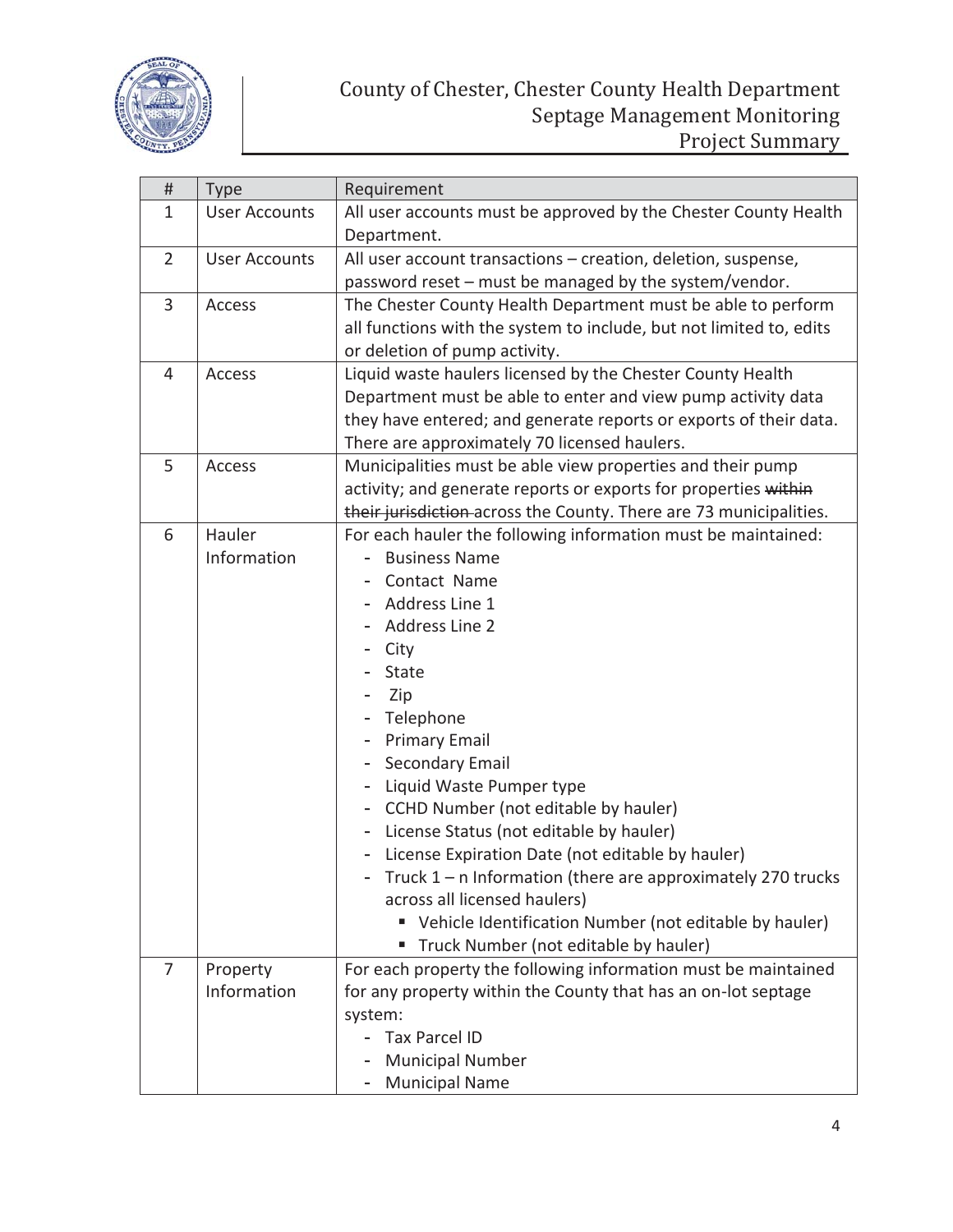

| #  | <b>Type</b>            | Requirement                                                        |  |
|----|------------------------|--------------------------------------------------------------------|--|
|    |                        | - Parcel Owner Primary                                             |  |
|    |                        | Parcel Owner Secondary                                             |  |
|    |                        | Parcel Owner Mailing Address Line 1                                |  |
|    |                        | Parcel Owner Mailing Address Line 2                                |  |
|    |                        | Parcel Owner Mailing Address Line 3                                |  |
|    |                        | Parcel Owner Mailing Zip Code                                      |  |
|    |                        | <b>Site Address</b>                                                |  |
|    |                        | Sewer System Type                                                  |  |
|    |                        | Sewer System Name                                                  |  |
|    |                        | <b>GIS Coordinates</b>                                             |  |
|    |                        | Land Use Type<br>$\overline{\phantom{a}}$                          |  |
| 8  | On-Lot System          | The following systems types must be supported and associated       |  |
|    | Information            | with a property:                                                   |  |
|    |                        | <b>Absorption Area</b>                                             |  |
|    |                        | Cesspool                                                           |  |
|    |                        | <b>Holding Tank</b>                                                |  |
|    |                        | <b>Stream Discharge</b>                                            |  |
| 9  | Property               | No user can edit existing property information.                    |  |
|    | Information            |                                                                    |  |
| 10 | Property               | Property information must be obtained and maintained from land     |  |
|    | Information            | records data through the data import once a quarter.               |  |
| 11 | <b>Property Search</b> | All users must be able to search for a property using:             |  |
|    |                        | <b>Tax Parcel ID</b>                                               |  |
|    |                        | <b>Owner Name</b>                                                  |  |
|    |                        | <b>Site Address</b>                                                |  |
|    |                        | Municipality                                                       |  |
| 12 | <b>Property Search</b> | If a property is not found via the search, the hauler must be able |  |
|    |                        | to add the property and enter relevant pump activity.              |  |
| 13 | <b>Pump Activity</b>   | Historical pump activity must be import (on a one-time basis)      |  |
|    |                        | prior to the deployment of the system.                             |  |
| 14 | <b>Pump Activity</b>   | Only haulers can add pump activity; haulers must be able to add    |  |
|    |                        | the following information for each pumping for any property with   |  |
|    |                        | an on-lot sewage system:                                           |  |
|    |                        | <b>Pumping Date</b>                                                |  |
|    |                        | <b>Gallons Pumped</b>                                              |  |
|    |                        | Liquid Waste Truck CCHD Number                                     |  |
|    |                        | Comments (required if gallons pumped = 0)                          |  |
|    |                        | Manhole Access within 12 Inches of Grade (Y/N)                     |  |
|    |                        | Tank Lid in Good Condition (Y/N)<br>$\overline{\phantom{a}}$       |  |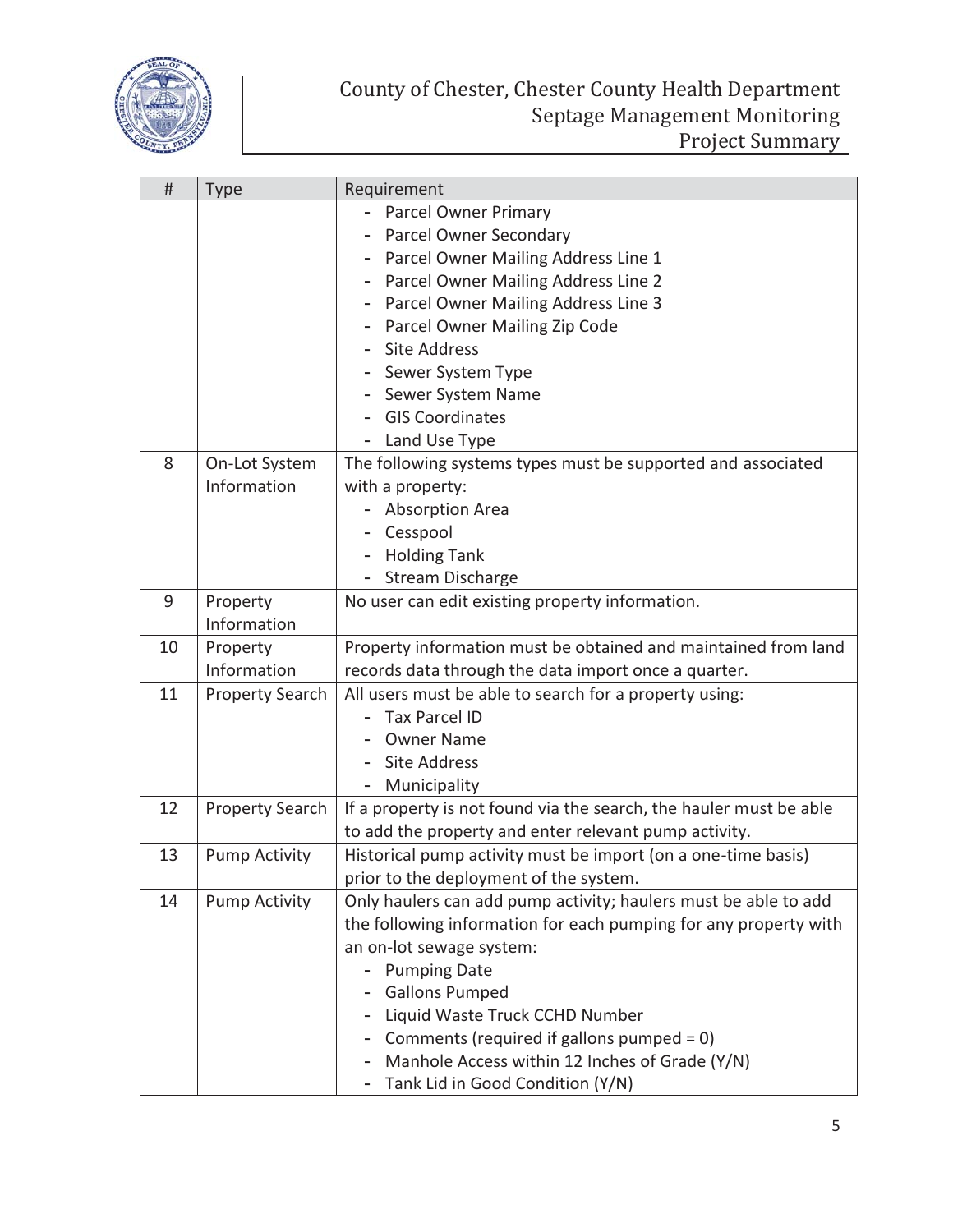

| #  | <b>Type</b>          | Requirement                                                      |  |
|----|----------------------|------------------------------------------------------------------|--|
|    |                      | Inlet Baffle Intact (Y/N)                                        |  |
|    |                      | Outlet Baffle Intact (Y/N)                                       |  |
|    |                      | Tank Structurally Sound (Y/N)                                    |  |
|    |                      | Backflow into Tank (Y/N)                                         |  |
|    |                      | Dual Compartment Tank (Y/N)                                      |  |
|    |                      | Cesspool (Y/N)                                                   |  |
|    |                      | Seepage Pit (Y/N)                                                |  |
|    |                      | Holding Tank (Y/N)                                               |  |
| 15 | <b>Pump Activity</b> | Only system administrators can modify or delete pump activity.   |  |
| 16 | <b>Pump Activity</b> | The system must maintain an audit trail of edits/deletes to pump |  |
|    |                      | activity.                                                        |  |
| 17 | <b>Pump Activity</b> | All users must be able to look up pump activity for any property |  |
|    |                      | with the following limitations:                                  |  |
|    |                      | Haulers - Properties they have recorded at least one pump        |  |
|    |                      | activity during the selected date range                          |  |
|    |                      | Municipalities - Properties within their jurisdiction            |  |
|    |                      | System Administrators - All properties (no limits)               |  |
| 18 | Reports              | Haulers, municipalities, and system administrators must be able  |  |
|    |                      | to generate all reports for a specified date range with the      |  |
|    |                      | following limitations:                                           |  |
|    |                      | Haulers – Properties they have recorded at least one pump        |  |
|    |                      | activity during the selected date range                          |  |
|    |                      | Municipalities - Properties within their jurisdiction            |  |
|    |                      | System Administrators - All properties (no limits)               |  |
| 19 | Reports              | The following reports must be available:                         |  |
|    |                      | <b>Property Pump Activity</b>                                    |  |
|    |                      | per property, hauler, or geographic area                         |  |
|    |                      | " by date, volume, hauler                                        |  |
|    |                      | Pump Due                                                         |  |
|    |                      | per property, hauler, or geographic area                         |  |
|    |                      | • by date, hauler                                                |  |
|    |                      | Compliance                                                       |  |
|    |                      | per property, geographic area                                    |  |
|    |                      | • by date, volume                                                |  |
|    |                      | Reconciliation (only accessible by the System Administrators)    |  |
|    |                      | addresses not found during property search                       |  |
| 20 | Reports              | Each report must be generated in a standard report format and a  |  |
|    |                      | map based output. If map based outputs are not available, an     |  |
|    |                      | automated export of pump activity with related hauler and        |  |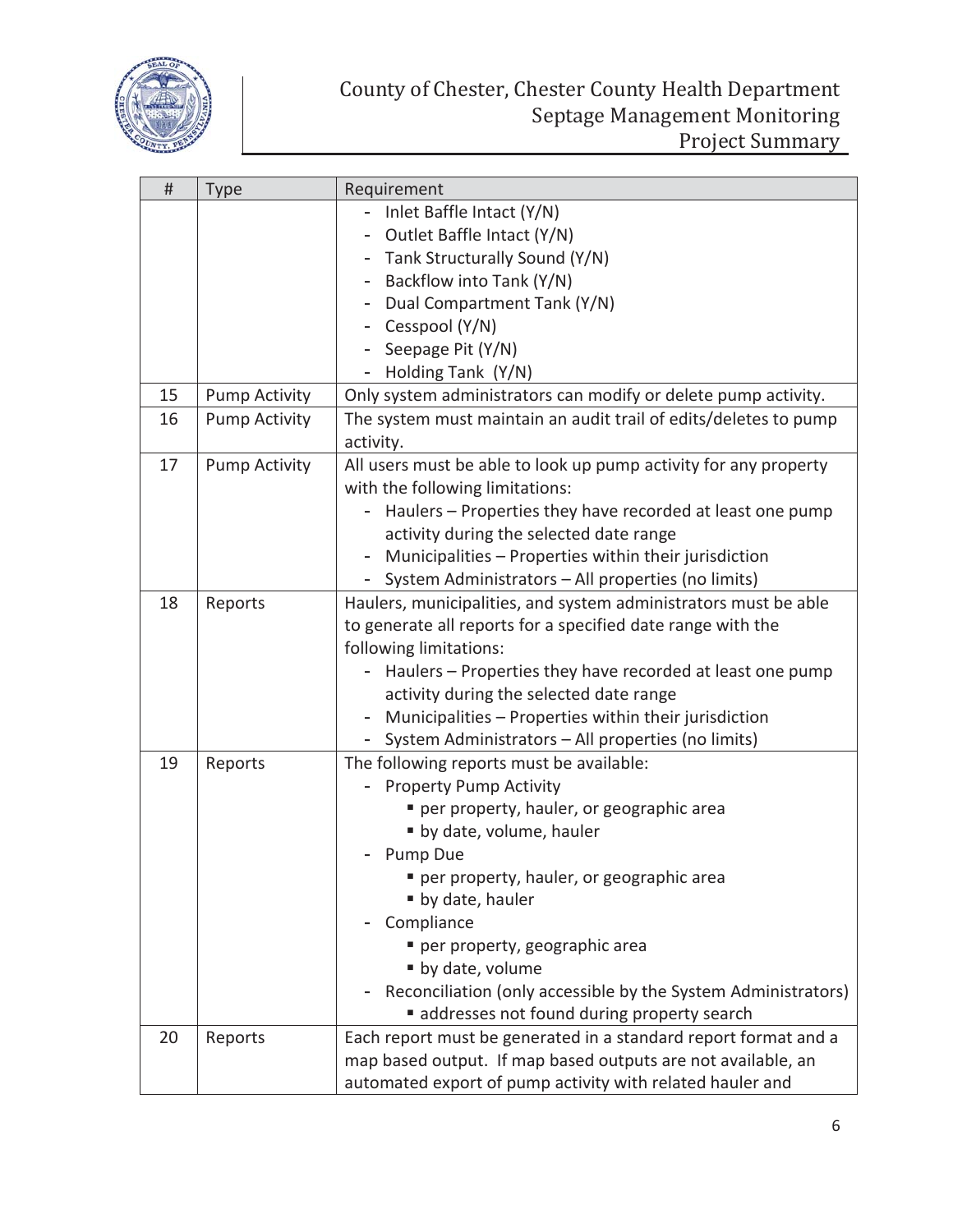

| #  | <b>Type</b>         | Requirement                                                                |  |
|----|---------------------|----------------------------------------------------------------------------|--|
|    |                     | property information must be implemented for use by the                    |  |
|    |                     | Chester County Health Department to generate maps using                    |  |
|    |                     | geographical information systems.                                          |  |
| 21 | Data Export         | Haulers, municipalities, and system administrators must be able            |  |
|    |                     | to export all properties and their pump activity for a specified           |  |
|    |                     | date range with the following limitations:                                 |  |
|    |                     | - Haulers – Properties they have recorded at least one pump                |  |
|    |                     | activity during the selected date range                                    |  |
|    |                     | Municipalities - Properties within their jurisdiction<br>$\qquad \qquad -$ |  |
|    |                     | System Administrators - All properties (no limits)                         |  |
| 22 | Security            | All system and data security are the responsibility of the                 |  |
|    |                     | contracted vendor.                                                         |  |
| 23 | <b>User Support</b> | All user support, such as how to use the system, system outages,           |  |
|    |                     | data entry edits/deletes, identification of enhancements, etc., are        |  |
|    |                     | the responsibility of the contracted vendor.                               |  |

## **5. Project Future Scope**

The following identifies the requirements that will be considered in the future enhance the project's goal.

| #             | <b>Type</b> | Requirement                                                                                                                                                                                                                                                             |  |
|---------------|-------------|-------------------------------------------------------------------------------------------------------------------------------------------------------------------------------------------------------------------------------------------------------------------------|--|
| 1             | License     | The system must support the licensing process and<br>requirements, to include but not limited to generating a<br>license, for the following type of contractors:<br>Liquid Waste Haulers/Pumpers<br>Well Drillers<br>- Pump Installers<br><b>Geothermal Contractors</b> |  |
| $\mathcal{P}$ | License     | Specific information is required to be entered for the following<br>type of contractors:<br>Liquid Waste Haulers/Pumpers<br>Well Drillers<br><b>Pump Installers</b><br><b>Geothermal Contractors</b>                                                                    |  |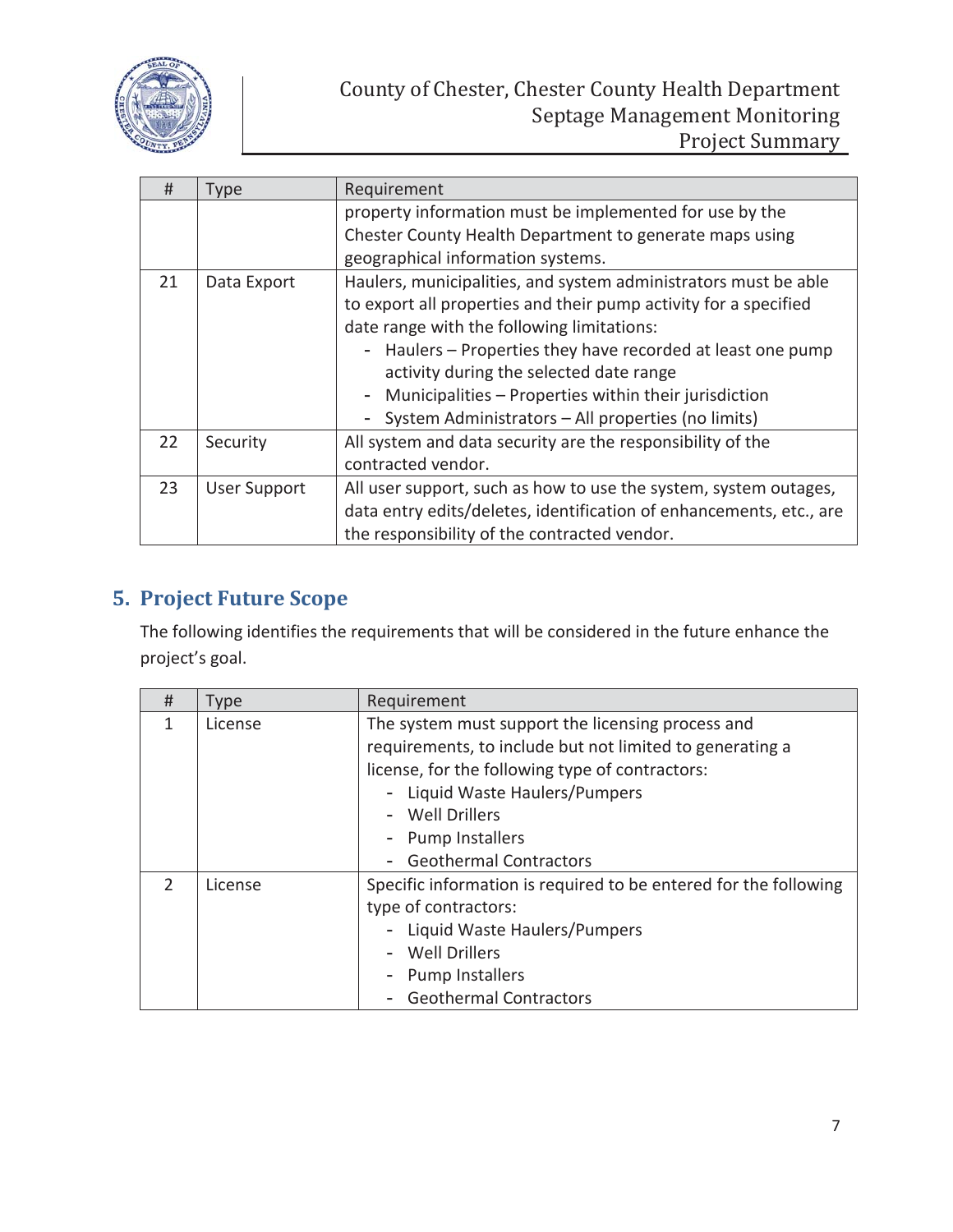

## **6. Project Implementation Architecture**

The following provides a high level view of the architecture required to implement a system that supports the project's goal.



## **7. Implementation Architecture**

The following provides a high level view of the architecture required to implement a system that supports the project's goal.

#### **8. Project Deliverables**

The following identifies the deliverables that support the achievement of the project's goal:

- High Level Implementation Architecture (Chester County)
- Milestone Timeline
- Set-Up Check List
- System Configuration
- User Accounts
- Deployed System
- **Training Plan**
- Maintenance Plan
- User Support Plan

#### **9. Project Timeline**

The following identifies the desired timeline that supports the achievement of the project's goal: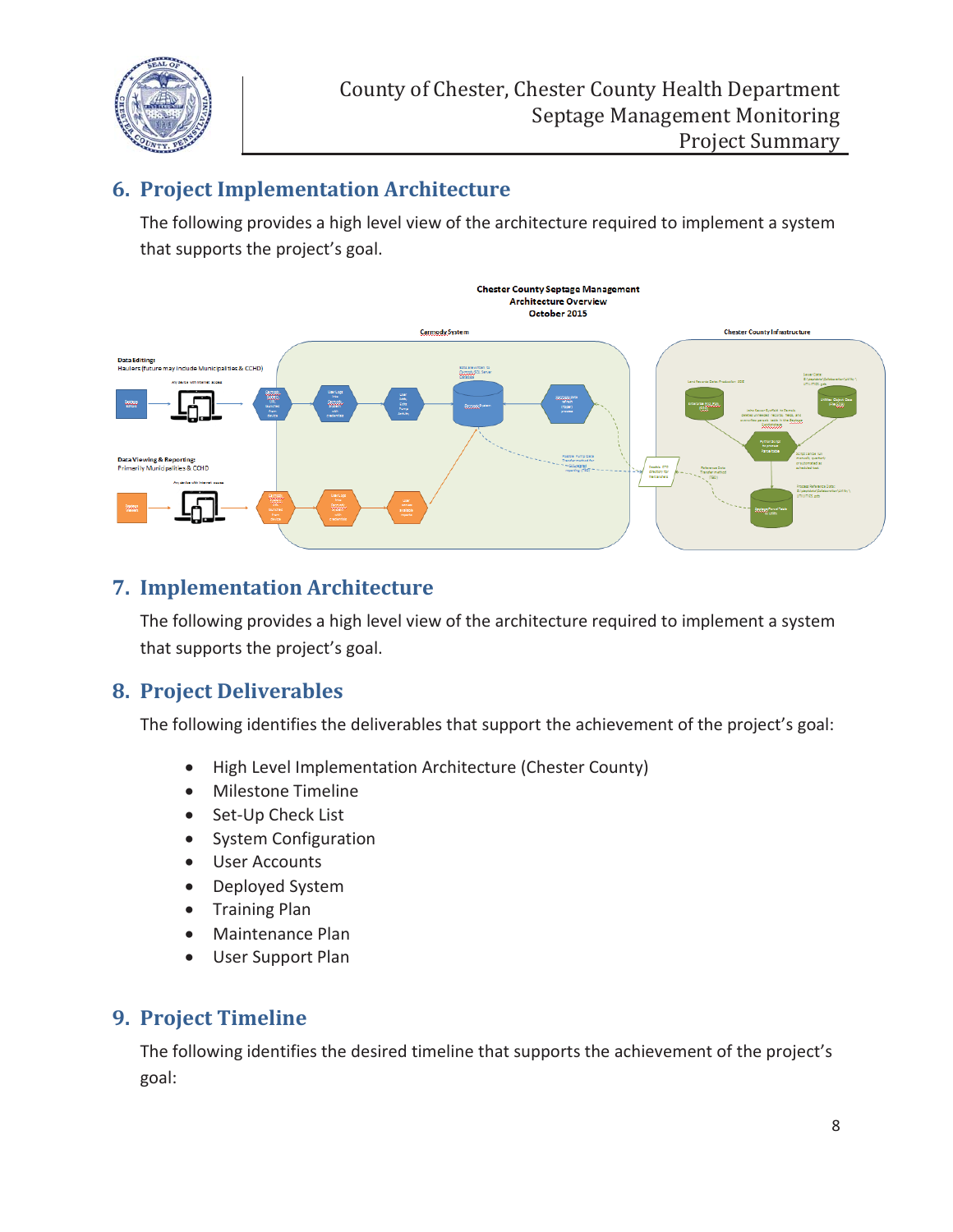

#### **10. Project Funding**

The project will be funded through the Chester County Health Department's budget as approved by the Chester County Board of Commissioners.

## **11. Project Constraints**

The following identifies the circumstances and events that may restrict, limit, or regulate the project, must be taken into consideration prior to the initiation of the project, and may or may not be in the control of the project team.

- The need for the system is driven by the Pennsylvania Act 537.
- The system must be deployed and ready for training by January 15, 2016.
- The system must not incur cost to individual users.

#### **12. Project Assumptions**

The following identifies the circumstances and events that need to occur for the project to be successful, are believed to be true, and may or may not be in the control of the County of Chester.

- The system and data will be hosted offsite.
- x The system and data will be accessible seven (7) days a week, 365 days a year, 24 hours a day.
- The standard configuration for a purchase/leased system will support the requirements of the County of Chester.
- The standard user accounts included in a purchased/leased system will be utilized.
- The data import will support all data required for a property, and historical pump activity.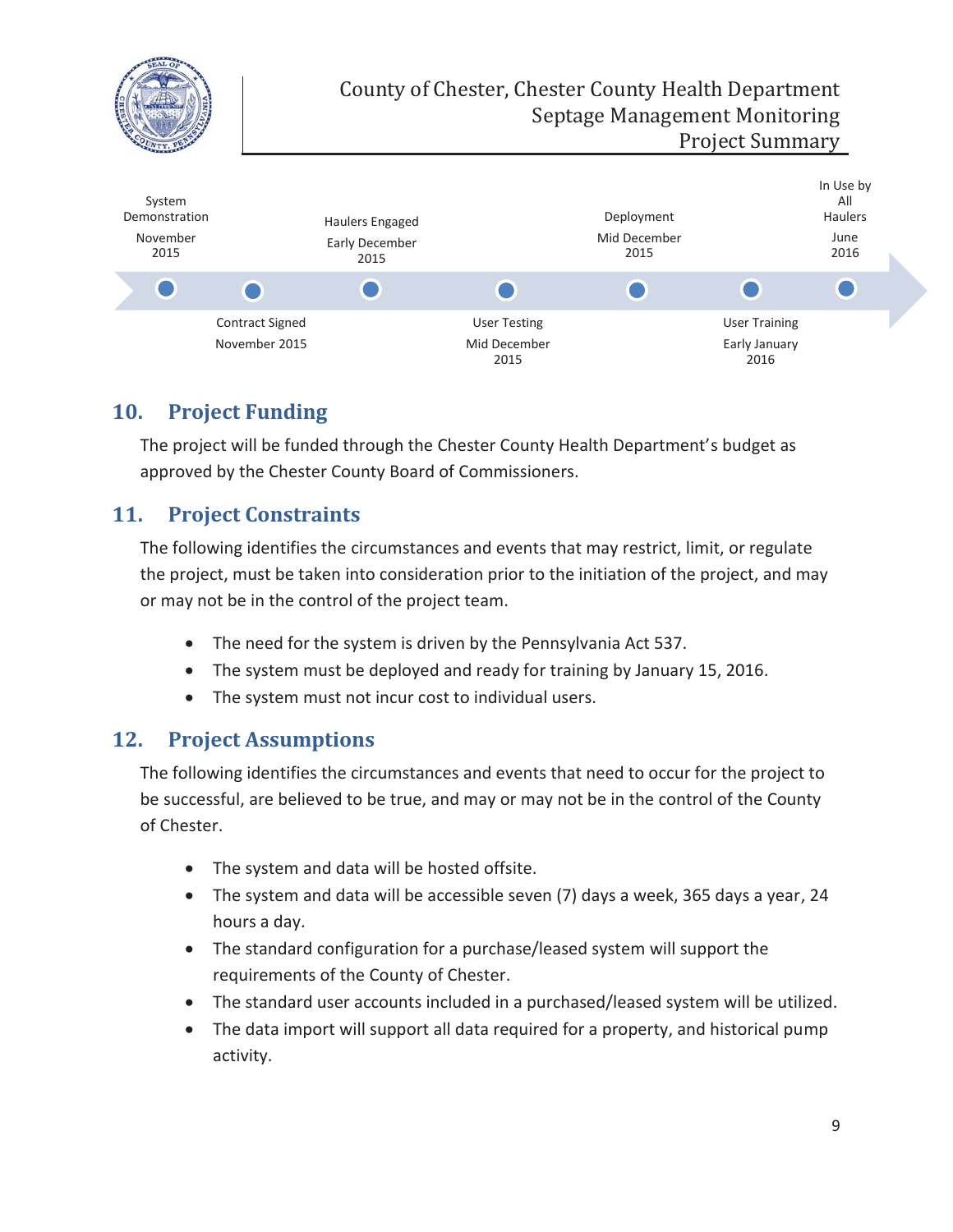

- x Representatives from the Chester County Association of Township Officials and licensed liquid waste haulers have input into the configuration of the system.
- The system does not require any software to be downloaded.
- The system is browser neutral.
- The system is accessible on desktop computers and/or mobile devices.
- The vendor is responsible for user and data security; and database back-up, recovery and redundancy.
- User support, such as how to use the system, communication of system outages, data entry edits/deletes, identification of enhancements, etc. will be provided by the vendor. Enhancements will not be implemented without the approval of the Chester County Health Department.
- The Chester County Health Department will reconcile addresses not found during property searches and be responsible for ensuring quarterly updates include corrected data.
- The Chester County Health Department will partner with Land Records to obtain property data.
- The system does not have to comply with the Federal Risk and Authorization Management Program (FedRAMP).
- The system does not have to authenticate Chester County Health Department users via the County's active directory.
- Property data will be provided to the vendor via a secure FTP site.

#### **13. Project Constraints**

The following identifies the circumstances and events that may restrict, limit, or regulate the project, must be taken into consideration prior to the initiation of the project, and may or may not be in the control of the project team.

- The need for the system is driven by the Pennsylvania Act 537.
- The system must be deployed and ready for training by January 15, 2016.
- The system must not incur cost to individual users.

#### **14. Project Risks**

The following identifies the risks associated with this project and the mitigation approach.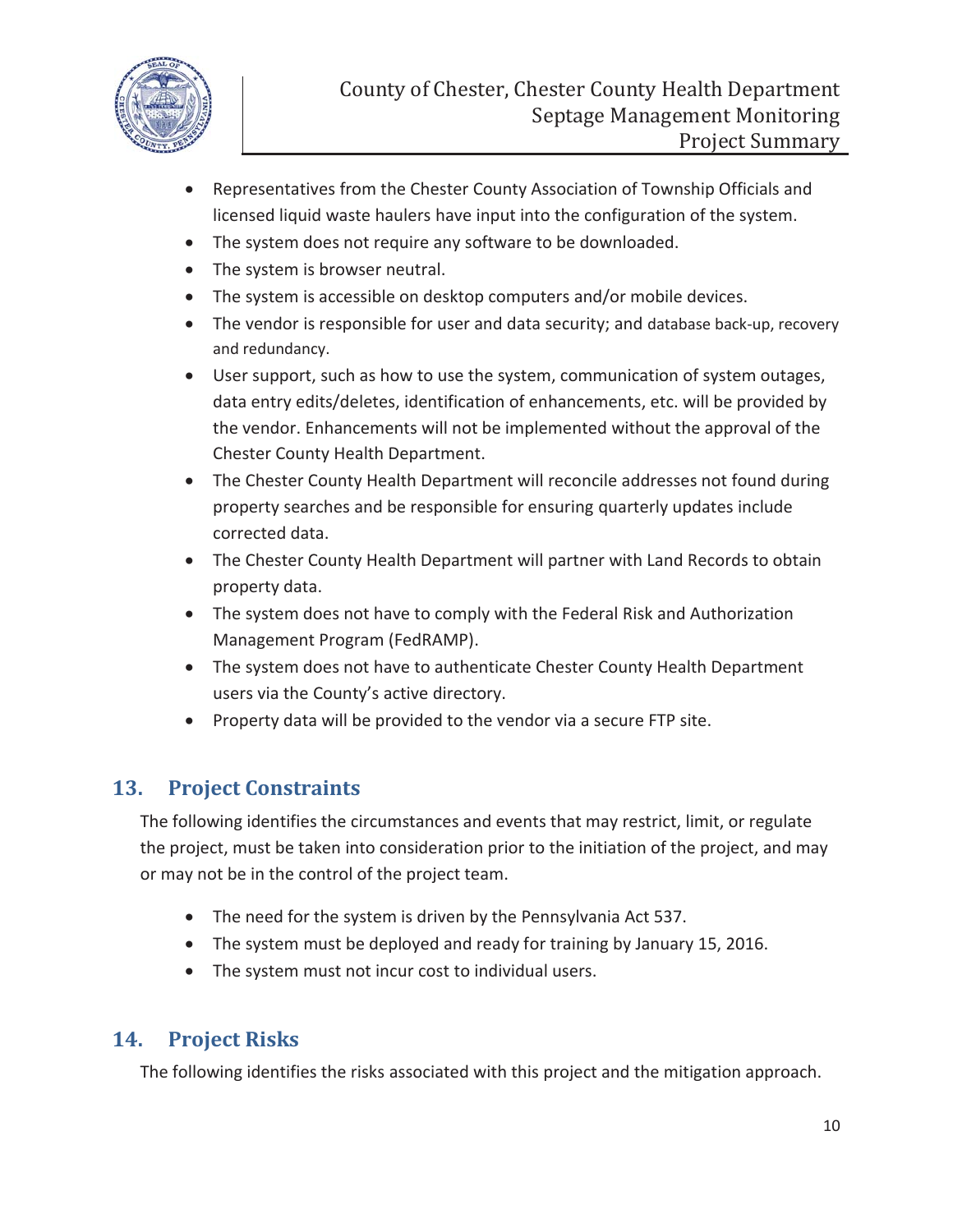

| #              | <b>Risk</b>                                                                     | Mitigation                                                                             |
|----------------|---------------------------------------------------------------------------------|----------------------------------------------------------------------------------------|
| $\mathbf{1}$   | System cannot be hosted offsite.                                                | County of Chester will assess the option of                                            |
|                |                                                                                 | purchasing the system for deployment                                                   |
|                |                                                                                 | within the County's infrastructure.                                                    |
| $\overline{2}$ | System is not accessible seven (7)                                              | Vendor will notify users in advance when                                               |
|                | days a week, 365 days a year.                                                   | the system is not available.                                                           |
| 3              | Standard configuration for a                                                    | System enhancements will be estimated                                                  |
|                | purchase/leased system does not                                                 | and implemented based upon available                                                   |
|                | support the requirements of the                                                 | funding.                                                                               |
|                | County of Chester.                                                              |                                                                                        |
| 4              | Standard user accounts do not                                                   | Chester County Health Department in                                                    |
|                | support the requirements of the                                                 | collaboration with the vendor will assess                                              |
|                | County of Chester                                                               | the requirements for and impact of                                                     |
|                |                                                                                 | different user accounts; obtain estimate;                                              |
| 5              |                                                                                 | gain approval.                                                                         |
|                | Data import does not support all data<br>required for a property and historical | Vendor will provide Chester County Health<br>Department with import requirements early |
|                | pump activity.                                                                  | in the project; Chester County Health                                                  |
|                |                                                                                 | Department will consult with vendor                                                    |
|                |                                                                                 | regarding data needs and import format;                                                |
|                |                                                                                 | Chester County Health Department will                                                  |
|                |                                                                                 | ensure data complies with standard data                                                |
|                |                                                                                 | import format; vendor will customize                                                   |
|                |                                                                                 | import if needed.                                                                      |
| 6              | Representatives from the Chester                                                | User group members agree to ensure                                                     |
|                | <b>County Association of Township</b>                                           | secondary representative from their                                                    |
|                | Officials and licensed liquid waste                                             | jurisdiction/company will be present in                                                |
|                | haulers are not available during the                                            | their absence; Chester County Health                                                   |
|                | configuration of the system.                                                    | Department will facilitate multiple user                                               |
|                |                                                                                 | group sessions at a time convenient for                                                |
|                |                                                                                 | most members.                                                                          |
| $\overline{7}$ | System requires software to be                                                  | Vendor will communicate any required                                                   |
|                | downloaded.                                                                     | downloads; County of Chester will notify                                               |
|                |                                                                                 | users of any download requirements.                                                    |
| 8              | System is not accessible through any                                            | Vendor will communicate any browser                                                    |
|                | current browsers.                                                               | limitations; County of Chester will notify                                             |
|                |                                                                                 | users of any browser limitations.                                                      |
| 9              | System is not accessible on user                                                | Vendor will communicate any                                                            |
|                | desktop and/or mobile device.                                                   | computer/device limitations; County of                                                 |
|                |                                                                                 | Chester will notify users of any                                                       |